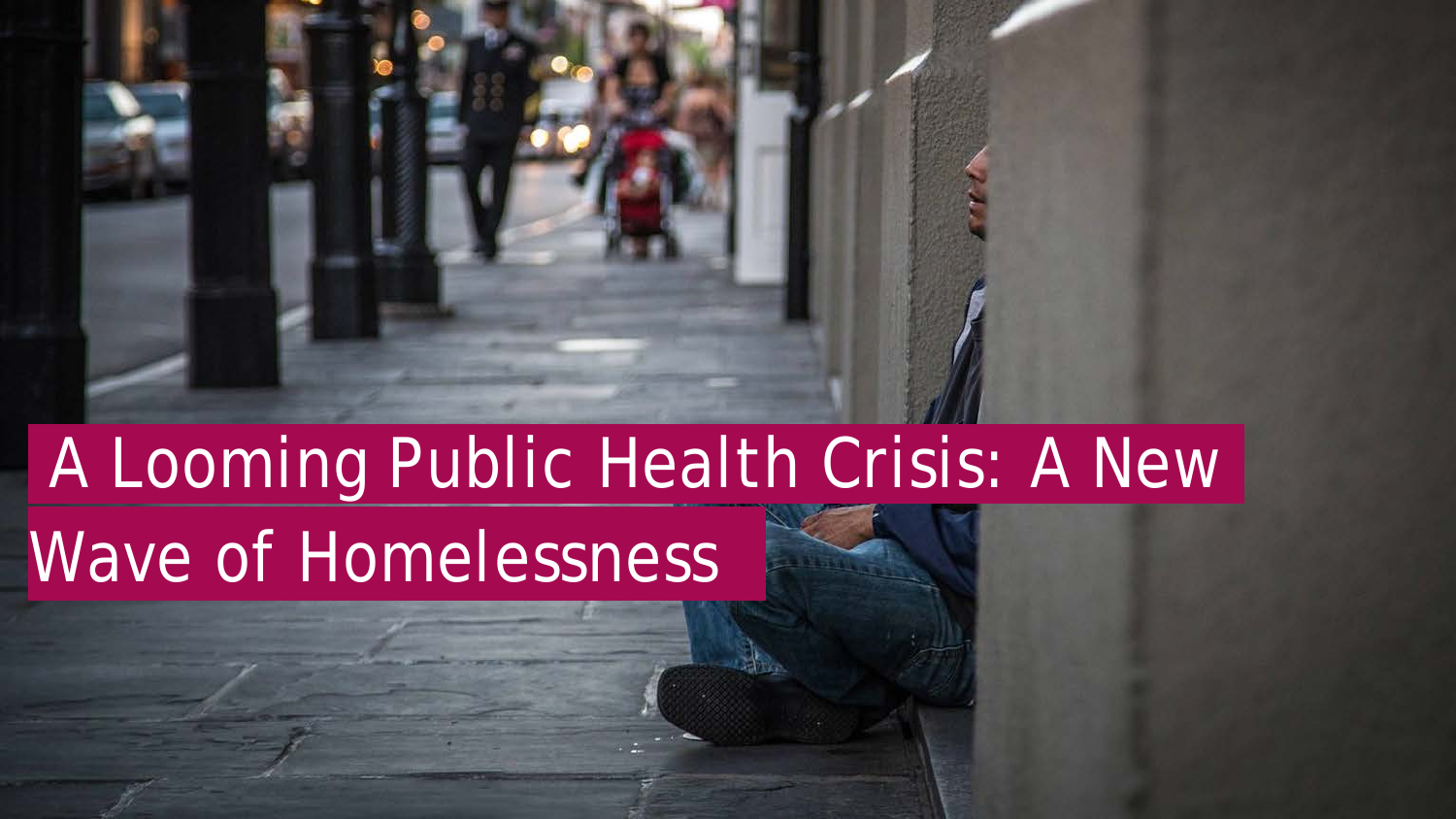# **COMMUNITY**<br>SOLUTIONS **leaves no one behind.**

**works for a lasting end to homelessness that**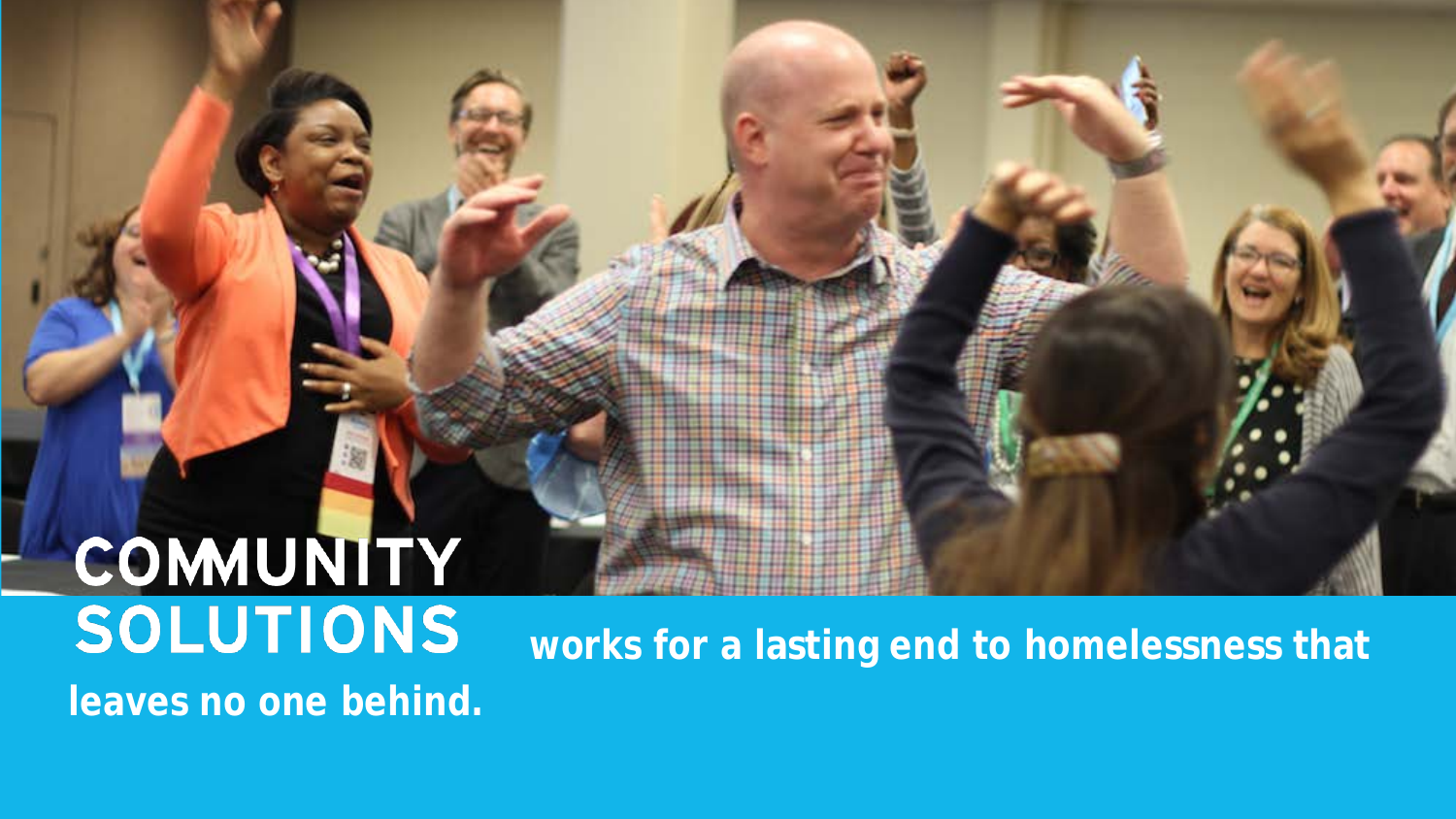#### Los Angeles Times

**HOUSING & HOMELESSNESS** 

#### $\frac{1}{2}$  Mass unemployment over coronavirus could lead to a 45% jump in homelessness, study finds



#### SUBSCRIBERS ARE READING

#### **HOUSING & HOMELESSNESS**

How coronavirus has upended life for thousands at California's largest apartment complex

#### CALIFORNIA

He was a Hollywood darling for fighting dog meat trade. Butchers say he staged killings; he denies it

#### TRAVEL

What's open and closed this long weekend: Beaches, parks and trails in Southern California

#### CALIFORNIA

California beaches back in business: People 'don't want to be trapped at home'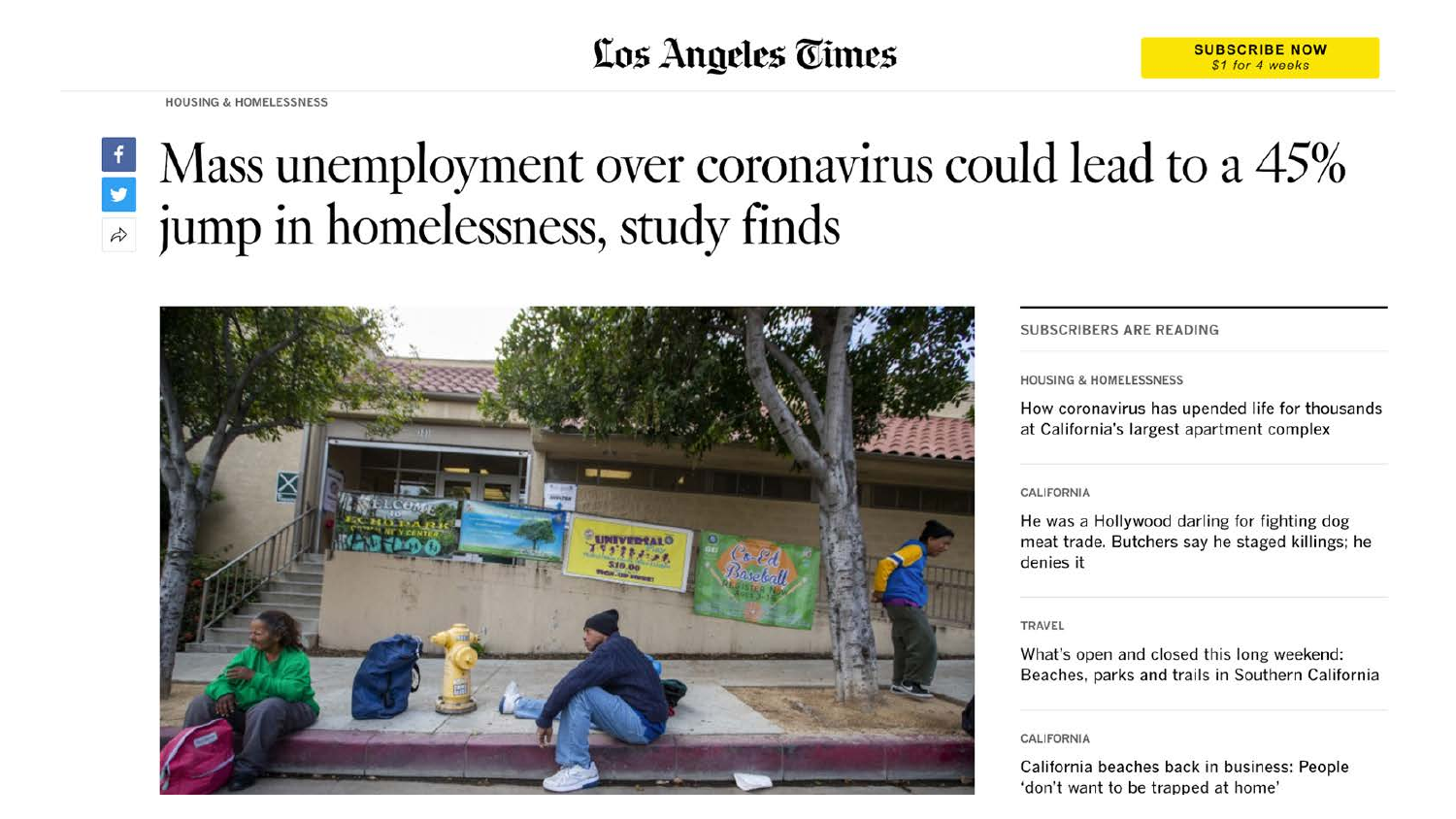## **Expected Increase in National Homelessness - Methodology**

- **[The model](https://community.solutions/wp-content/uploads/2020/05/Homeless-projection-COVID.xlsx)** used unemployment projections and data on current homelessness using [a standard regression developed by Dr. Kevin Corinth in "](https://www.sciencedirect.com/science/article/abs/pii/S1051137715300474)**The impact of permanent supportive housing on homeless populations**," published in the *Journal of Housing Economics* in 2017. Using data on homelessness and unemployment from 2007 to 2009, it found that for every 1% increase in the unemployment rate, homelessness per 10,000 people increased by 0.65.
- The baseline number of people experiencing homelessness was drawn from the Annual Homeless Assessment Report to Congress (**[AHAR\) data from January 2019](https://www.hudexchange.info/resource/5948/2019-ahar-part-1-pit-estimates-of-homelessness-in-the-us/)** also known as the point-in-time count — which provides an annual estimate of people experiencing homelessness in the United States, nationally and by state.
- More info and data [at this link](https://community.solutions/analysis-on-unemployment-projects-40-45-increase-in-homelessness-this-year/)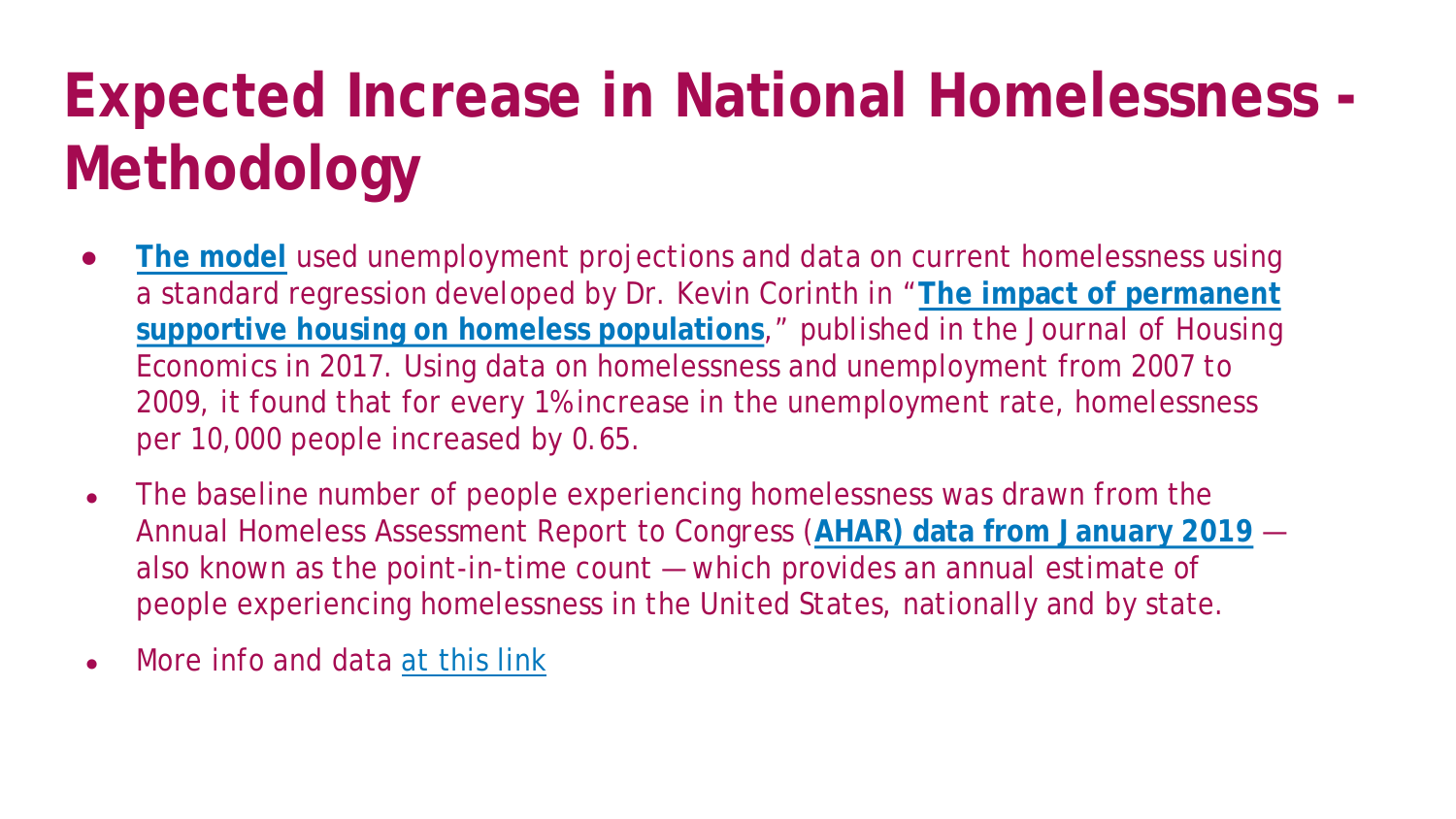## **Expected Increase in National Homelessness - Findings**

- Analysis conducted by Dr. Brendan O'Flaherty, economist at Columbia University
- Additional 250,000 people nationwide
- Likely to hit Black & Native Americans harder than other groups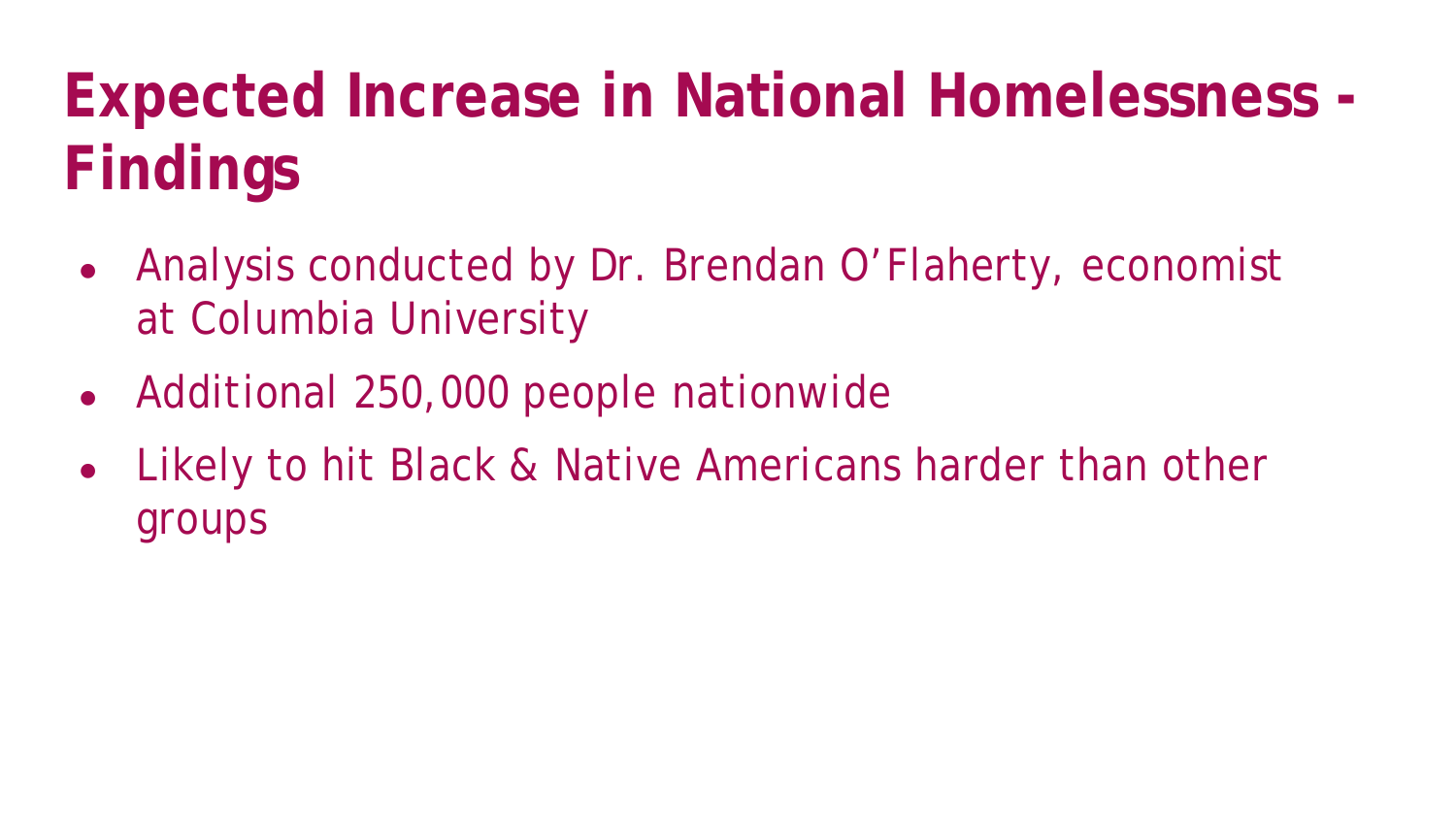### Unique challenges increase COVID-19 risk

- **Inability to safely shelter themselves**
- **Inability to self-distance** in crowded shelters
- **Inability to follow hand-washing protocols** in absence of hand-washing stations or access to public bathrooms
- **Pre-existing health risks** including high rates of chronic illness, disability, an aging population and mental illness and addiction
- Extreme disparities in infection and fatality rates among **minority populations**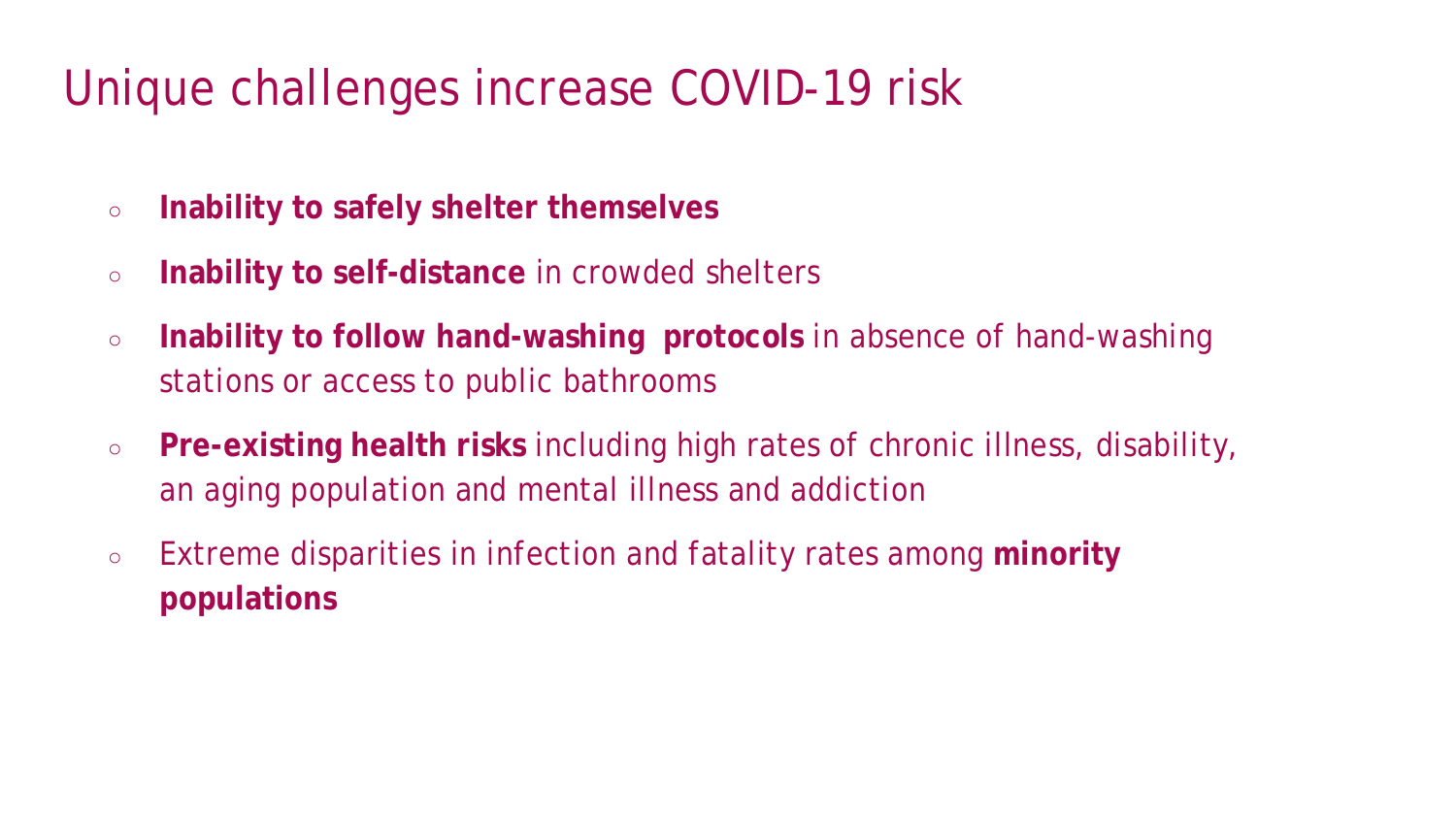### **COVID-19's projected impact on people experiencing homelessness**

Panel A: Hospitalization



**Infected homeless individuals may be twice as likely to be hospitalized.** 

Source: Dennis Culhane, UPenn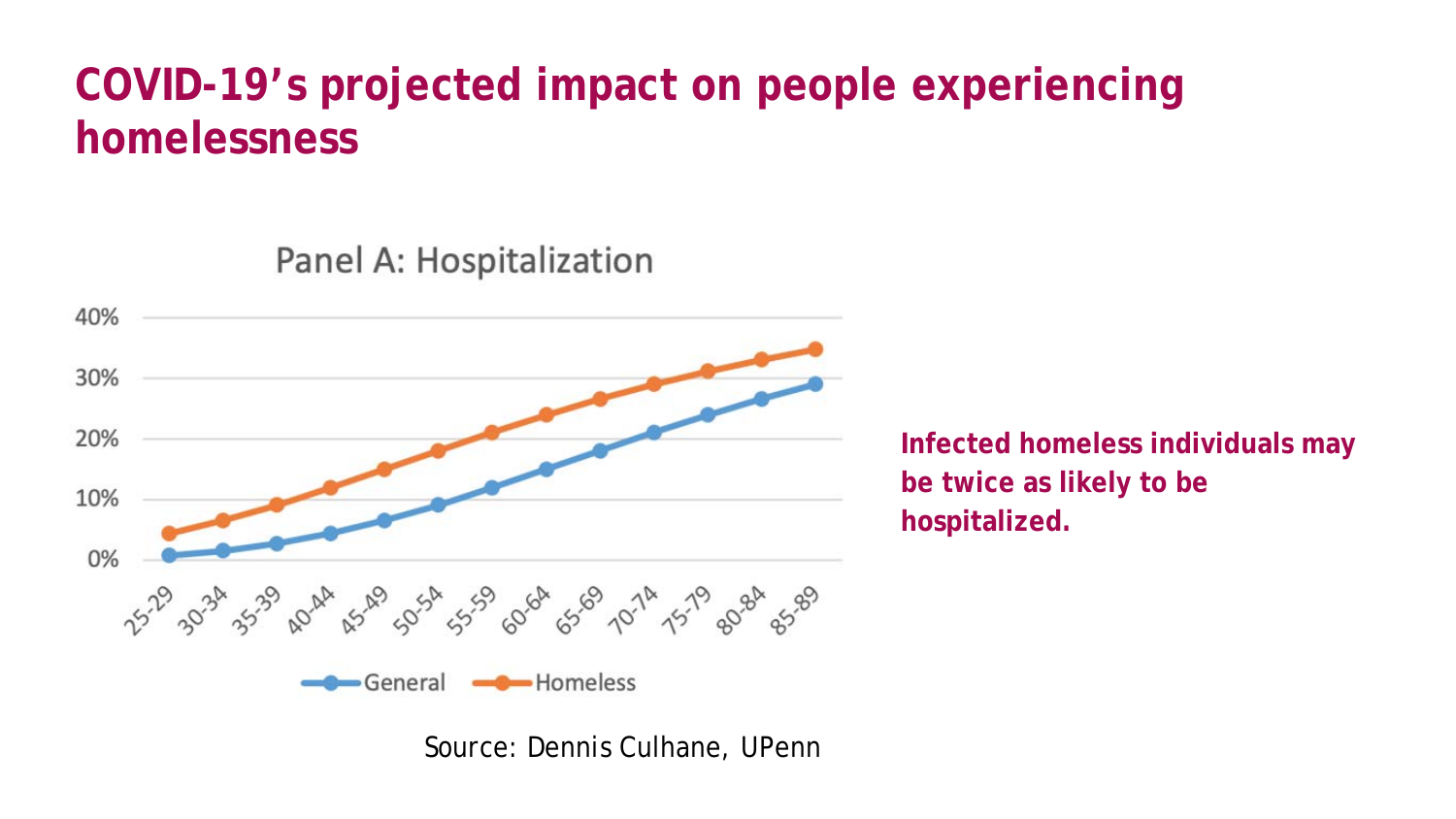### **COVID-19's projected impact on people experiencing homelessness**

Panel B: Critical Care



**Infected homeless individuals will be two to four times as likely to require critical care compared to the general population** 

Source: Dennis Culhane, UPenn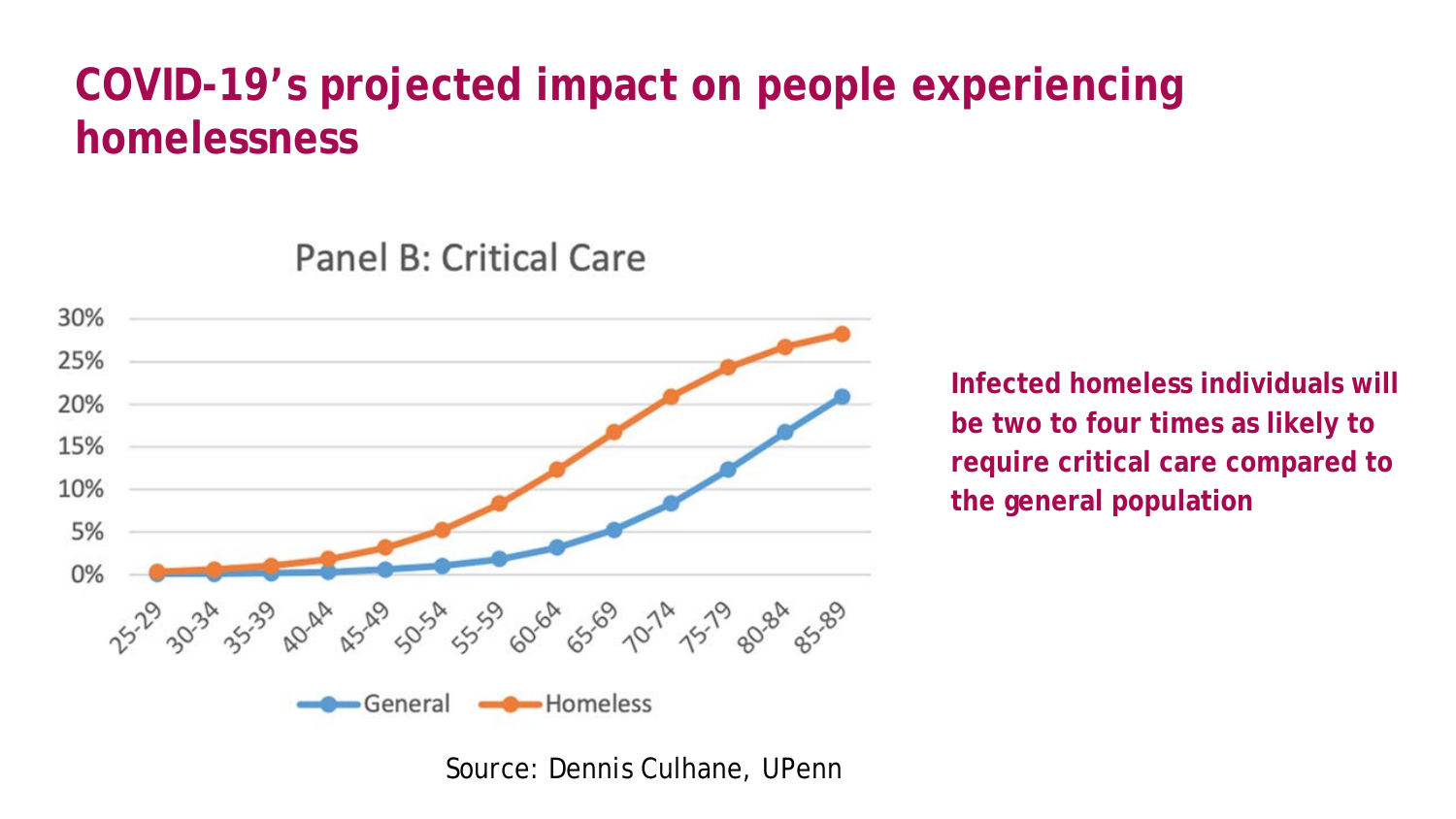### **COVID-19's projected impact on people experiencing homelessness**



Panel C: Fatality

**Infected homeless individuals are predicted to be two to three times as likely to die from COVID-19 as the general population.** 

Source: Dennis Culhane, UPenn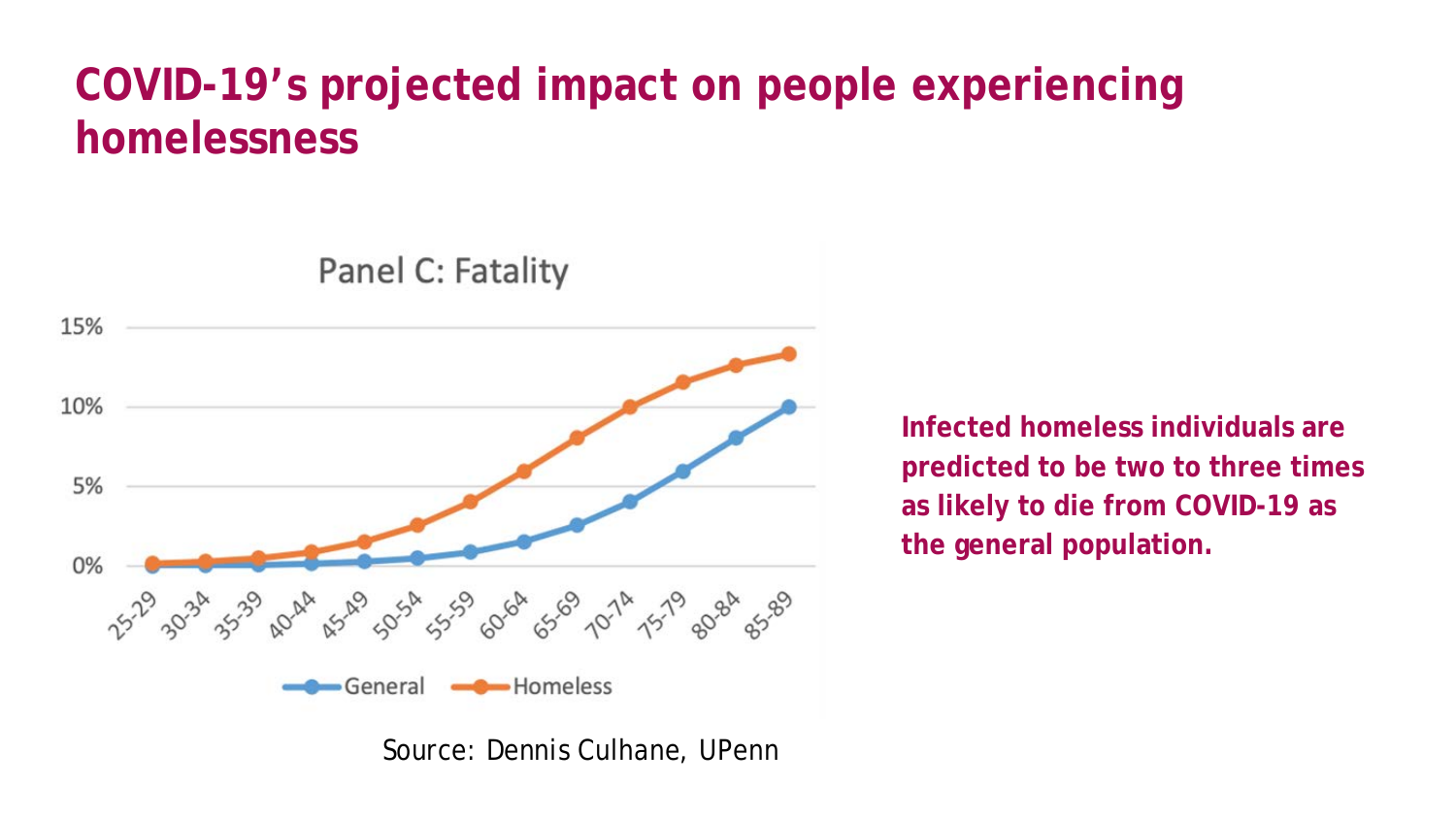### **Looking Upstream:** Diverting People from **Homelessness**

- BfZ Large Cities Cohort capturing **immediate diversion strategies** during COVID
	- **Diversion** is the most effective inflow reduction strategy we have (disciplined problem solving with people *when* they show up asking for help)
	- Major increases in diversion + prevention dollars
		- VA's SSVF program (53% per community grant)
		- **HUD's Emergency Solutions Grant**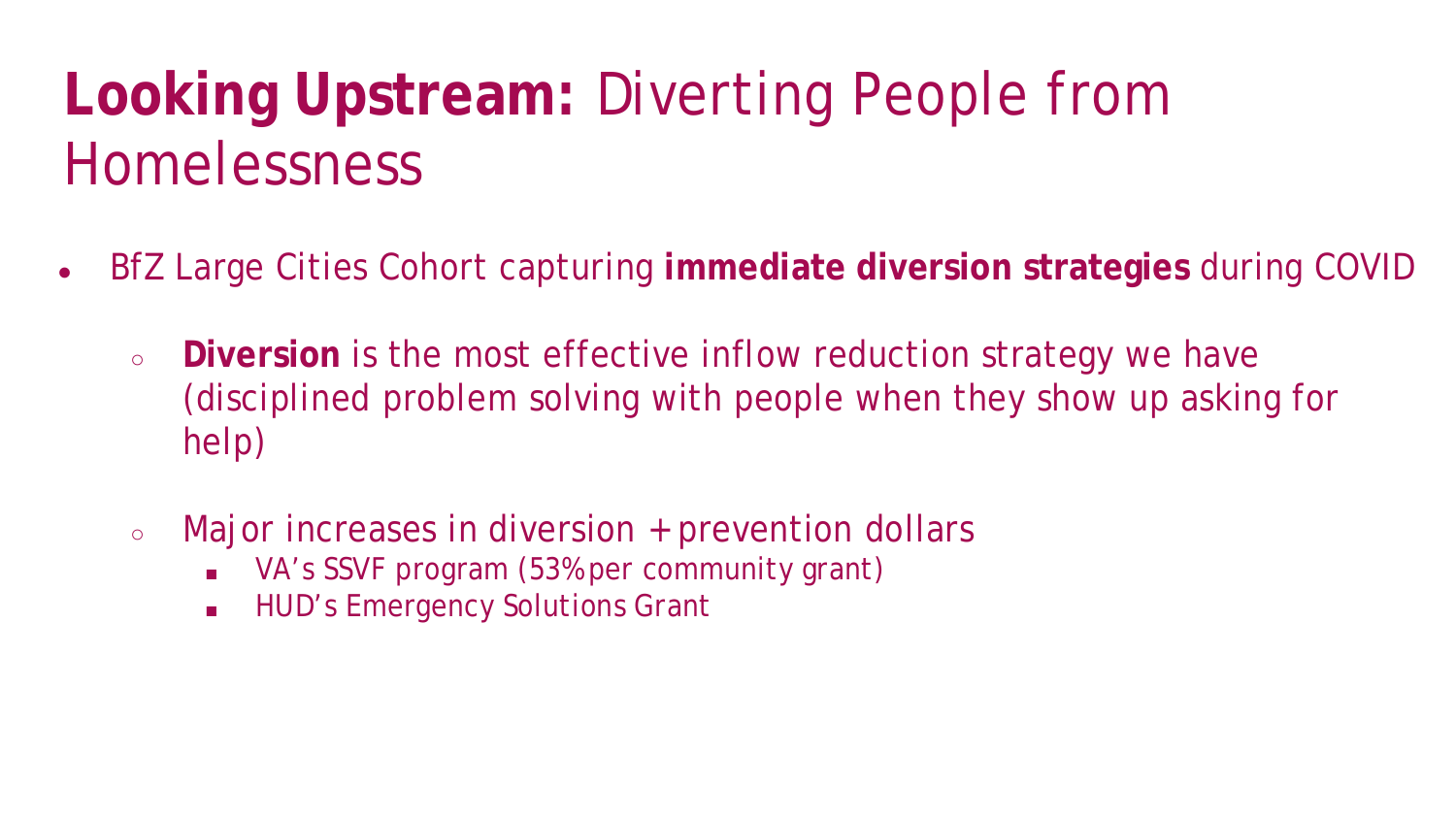### **Looking Upstream:** Inflow Mitigation

- Developing **long-range inflow mitigation strategy**, including key policy ideas:
	- Back rent elimination fund
	- Straight-to-landlord assistance options
	- Expansion of Housing Choice voucher program for low and extremely low income renters
	- Equity-focused implementation lens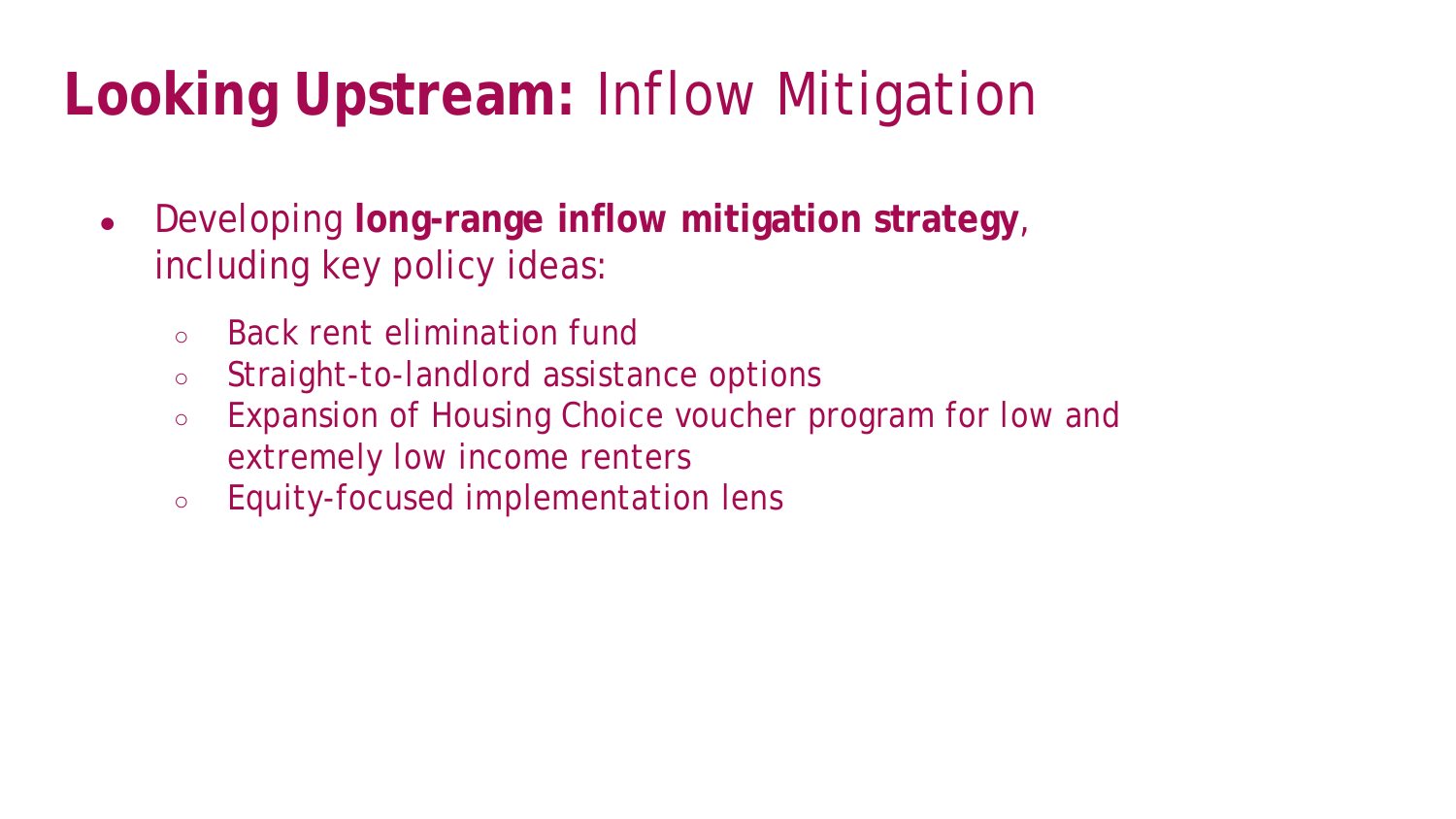## **Preventing new homelessness** North Hartford, CT

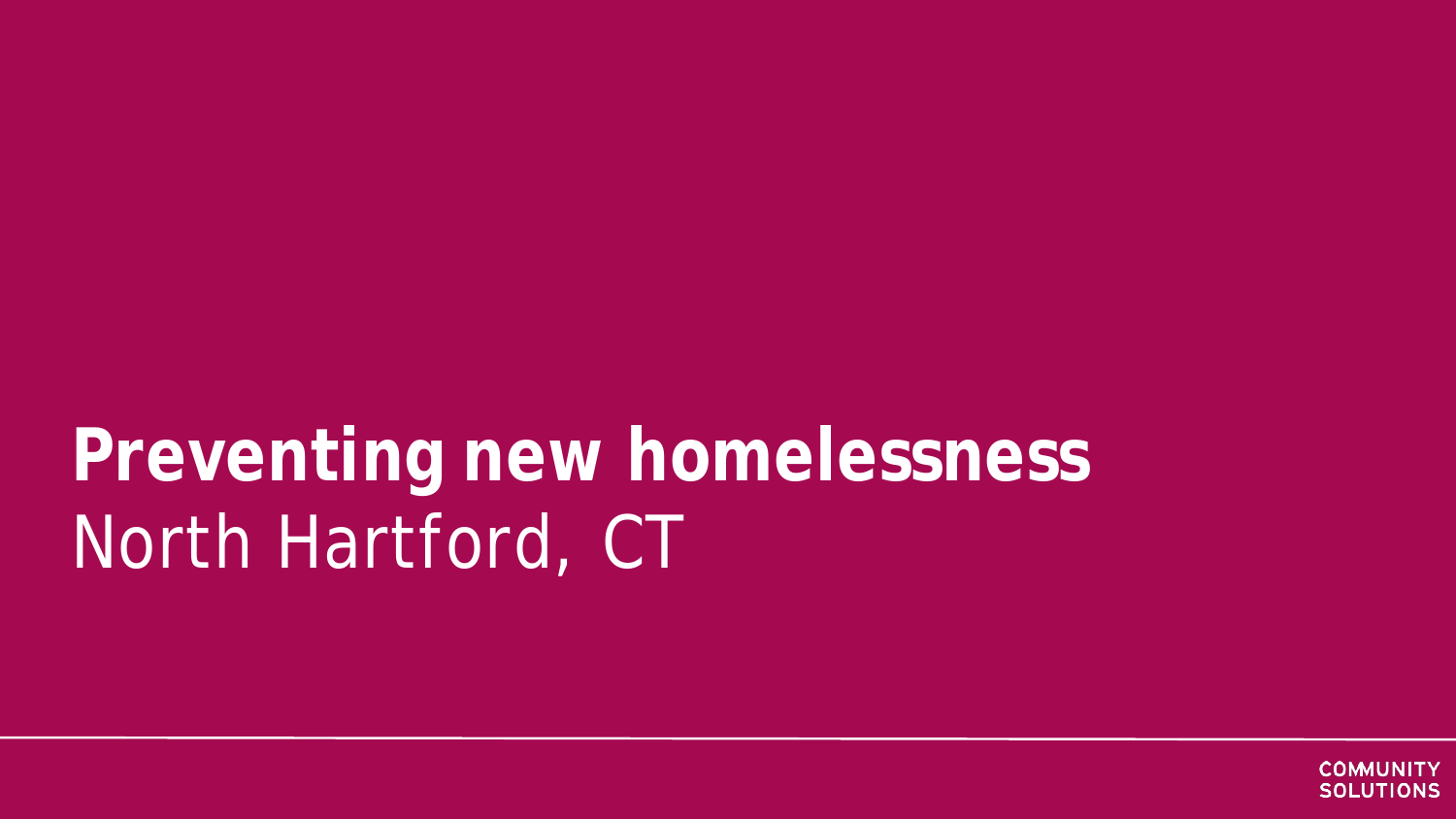### **North Hartford Promise Zone**

- 24,000 Residents, 73% African American, 24% Latinx
- Pre-COVID-19:
	- Unemployment: 33%
	- Family Poverty Rate: 36%
	- Average Income: \$12,099
- Rates of COVID-19 deaths highest among African American in CT

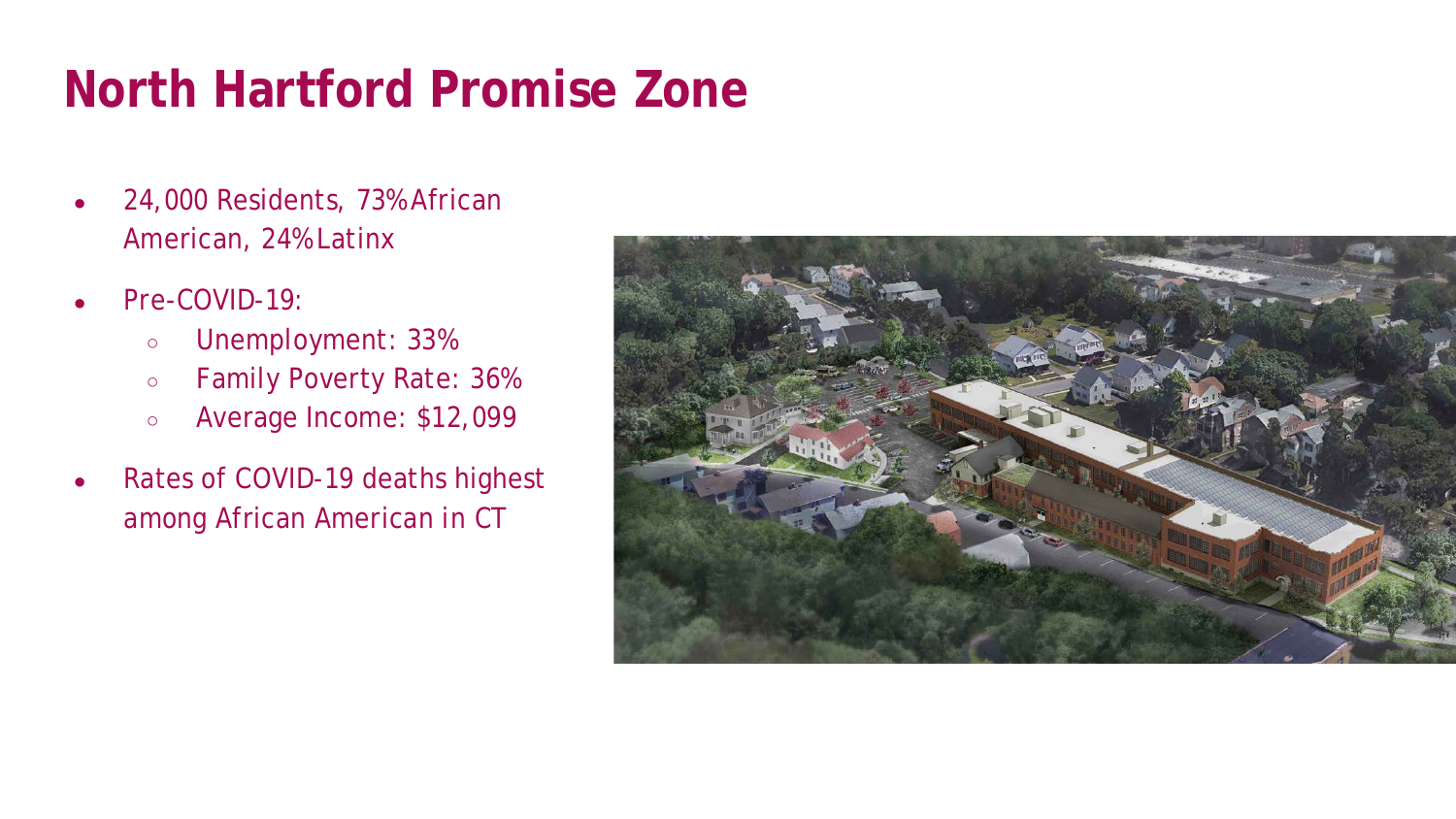### **Stabilizing Housing**

- Outreach to neighborhood landlords to mitigate evictions
- Informing residents of rights and sources of assistance
- Laying groundwork for community land trust with initial target of 100 affordable units
- Contributing to "zero inflow" into homelessness initiative

![](_page_13_Picture_5.jpeg)

![](_page_13_Picture_6.jpeg)

![](_page_13_Picture_7.jpeg)

14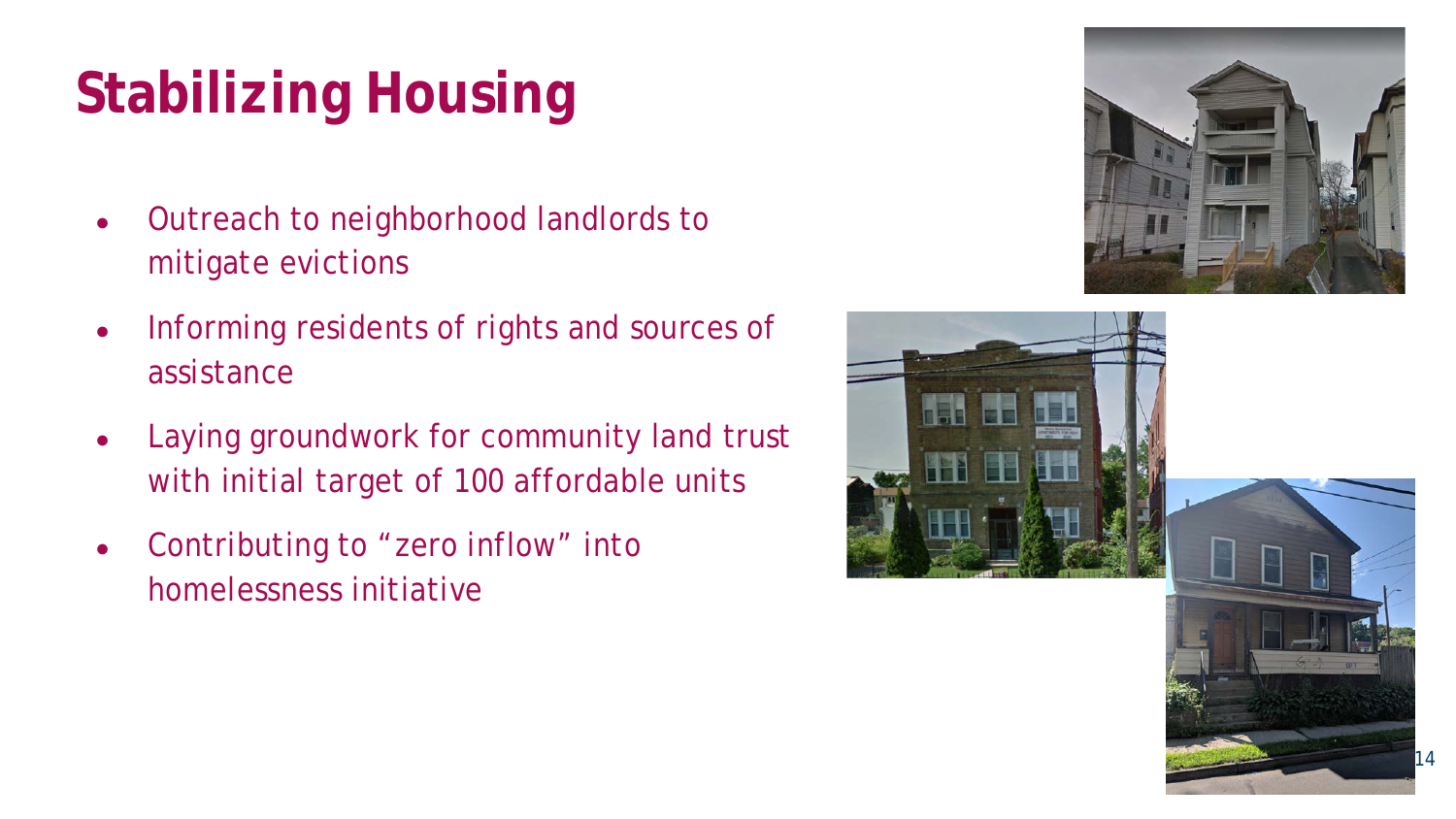## **Preventing new homelessness** Brownsville, Brooklyn NY

![](_page_14_Picture_1.jpeg)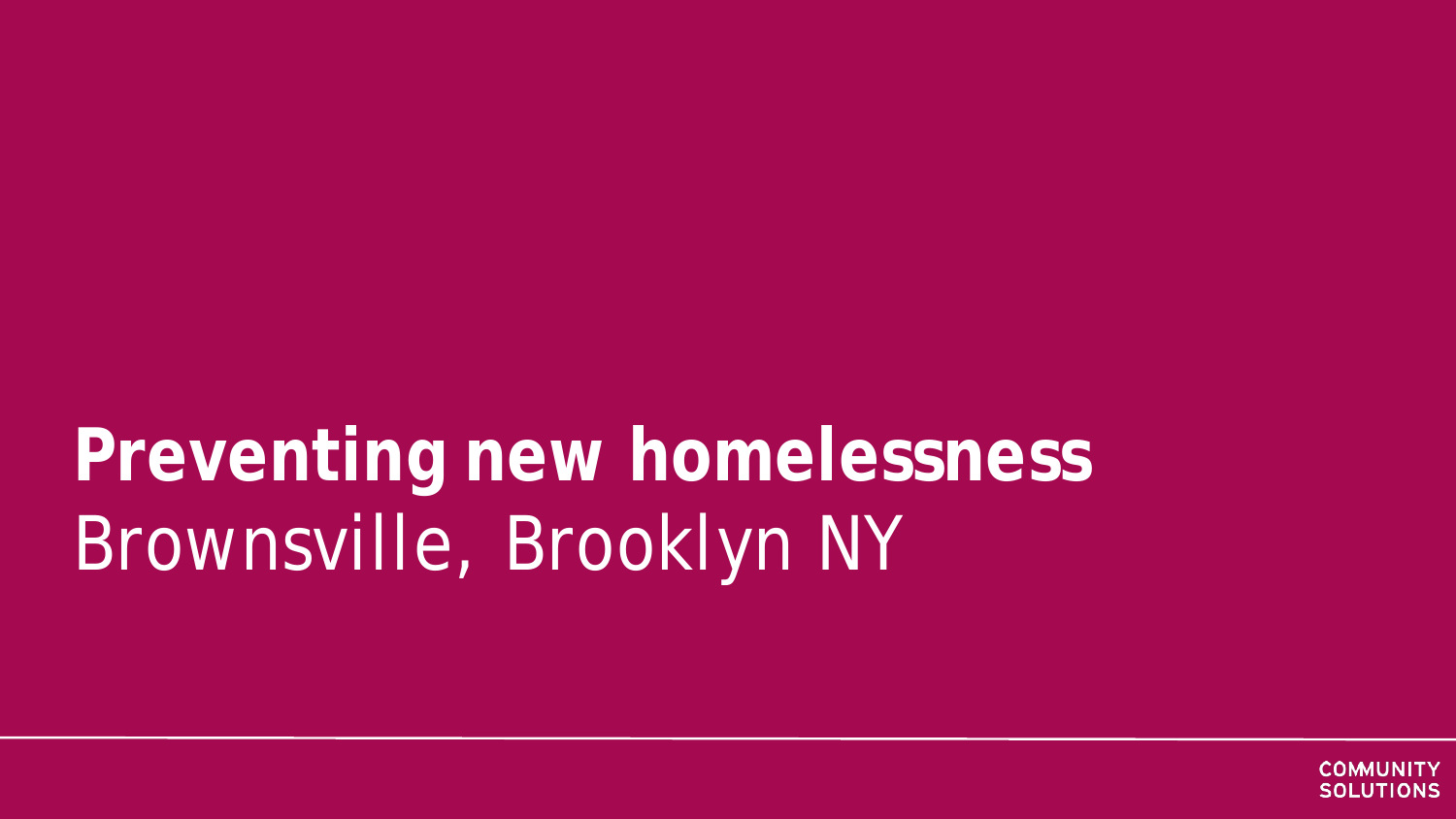### **Brownsville**

- 90,000 Residents
	- 76% African American
	- 20% Latinx
- Pre-COVID-19
	- Unemployment: 7%
	- Family Poverty: 28%
	- Median Income: \$27,282
- 1,767 cases, 213 deaths **"**

![](_page_15_Picture_9.jpeg)

For years we've known about mold, crowded apartments, poor air quality in public housing. Now those problems are making tenants more vulnerable to the virus.

> --Brownsville City Councilmember Alicka Ampry-Samuels